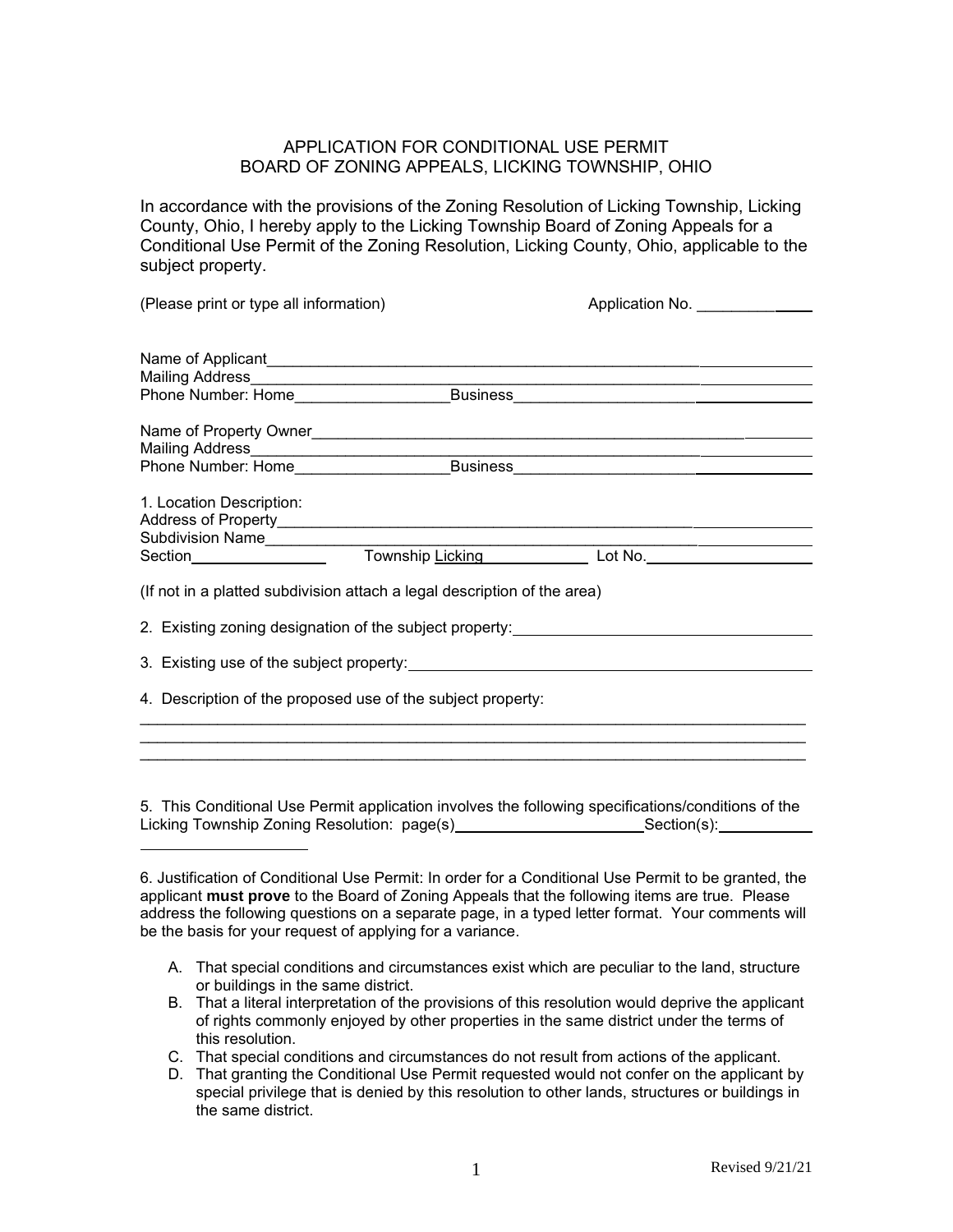- E. Owner's consent to application or satisfactory evidence showing applicants legal or equitable interest in property.
- 8. Attachments and additional information required:
	- A. Plans in triplicate and drawn to scale, preferably 8  $\frac{1}{2}$  inches by 11 inches but no larger than 11 inches by 17 inches, must accompany this application showing dimensions and shape of lot, the size and locations of existing buildings, the locations and dimensions of proposed or alterations, and any natural or topographic peculiarities of the subject property.
	- B. Provide a list of all adjoining property owners with their complete names and mailing addresses in accordance with the Licking County Auditor's current tax list on mailing labels either in a typed format or in legible handwriting. This includes adjoining property owners on all four sides, including across road right-of-ways. PLEASE NOTE: Failure to accurately list all adjoining property owners will result in return of the Conditional Use Permit application for completion.
	- C. A copy of the tax map showing adjoining property owners and the specific location of the subject property within Licking Township. This is available at the Licking County Engineer's Office.
	- D. Plans in triplicate of proposed site for conditional use showing the location of all buildings, parking and loading areas, traffic access and traffic circulation, open spaces, landscaping, refuse and service areas, utilities, signs, yards and such other information as the Board may require to determine if the proposed conditional use meets the intent and requirements of this resolution.
	- E. A narrative statement evaluating the effects on adjoining property, the effect of such elements as noise, glare, odor, fumes and vibration of adjoining property, a discussion of general compatibility with adjacent and other properties in the district and the relationship of the proposed use to the comprehensive plan.

9. Submittal of this application does not imply nor guarantee approval by the Licking Township Board of Zoning Appeals. Approval or denial of any application is at the sole discretion of the Licking Township Board of Zoning Appeals. It is recommended that a representative for the applicant be present at the scheduled public hearing.

I certify that the information contained in this application and its supplements is true and correct.

Applicant Signature Date Date Date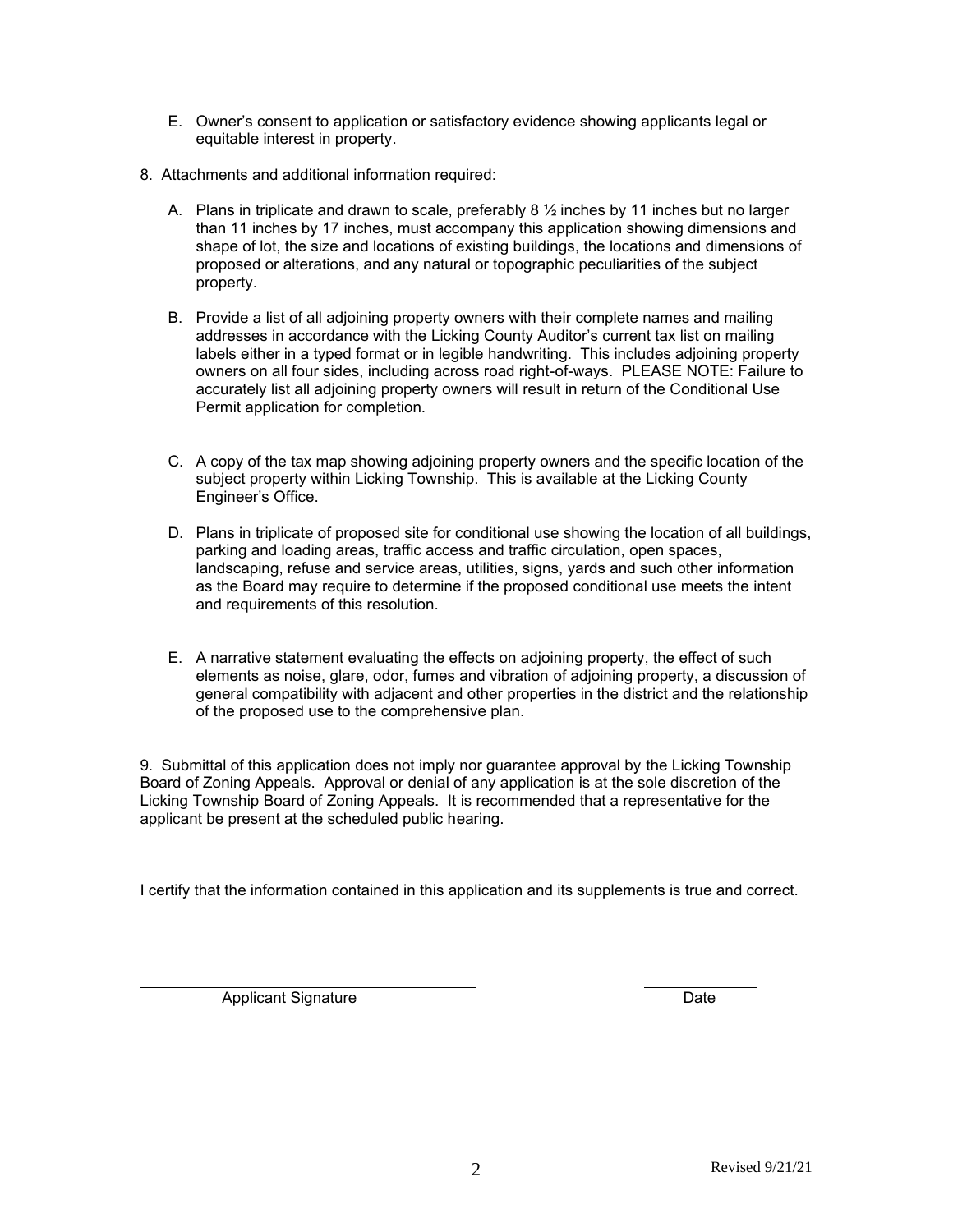## APPLICATION FOR CONDITIONAL USE PERMIT

List all adjoining property owners with their complete names and mailing addresses. This includes adjoining property owners on all four sides, including across road right-of-ways.

PLEASE NOTE: Failure to accurately list all adjoining property owners may result in denial of the variance.

| 2.                            |  |
|-------------------------------|--|
|                               |  |
|                               |  |
| $3.$ $\overline{\phantom{a}}$ |  |
|                               |  |
| $\overline{a}$ .              |  |
|                               |  |
| $5.$ $\overline{\phantom{a}}$ |  |
|                               |  |
|                               |  |
| $6.$ $\overline{\phantom{a}}$ |  |
|                               |  |
|                               |  |
|                               |  |
|                               |  |
| 8.                            |  |

When complete mail all documents with the Conditional Use Permit Fee of \$600.00 (make checks payable to Licking Township Trustees) to:

Andrea Lynch, Licking Township Zoning Clerk 8332 Licking Trails Rd. Thornville, OH 43076 Resident: 740-323-2400